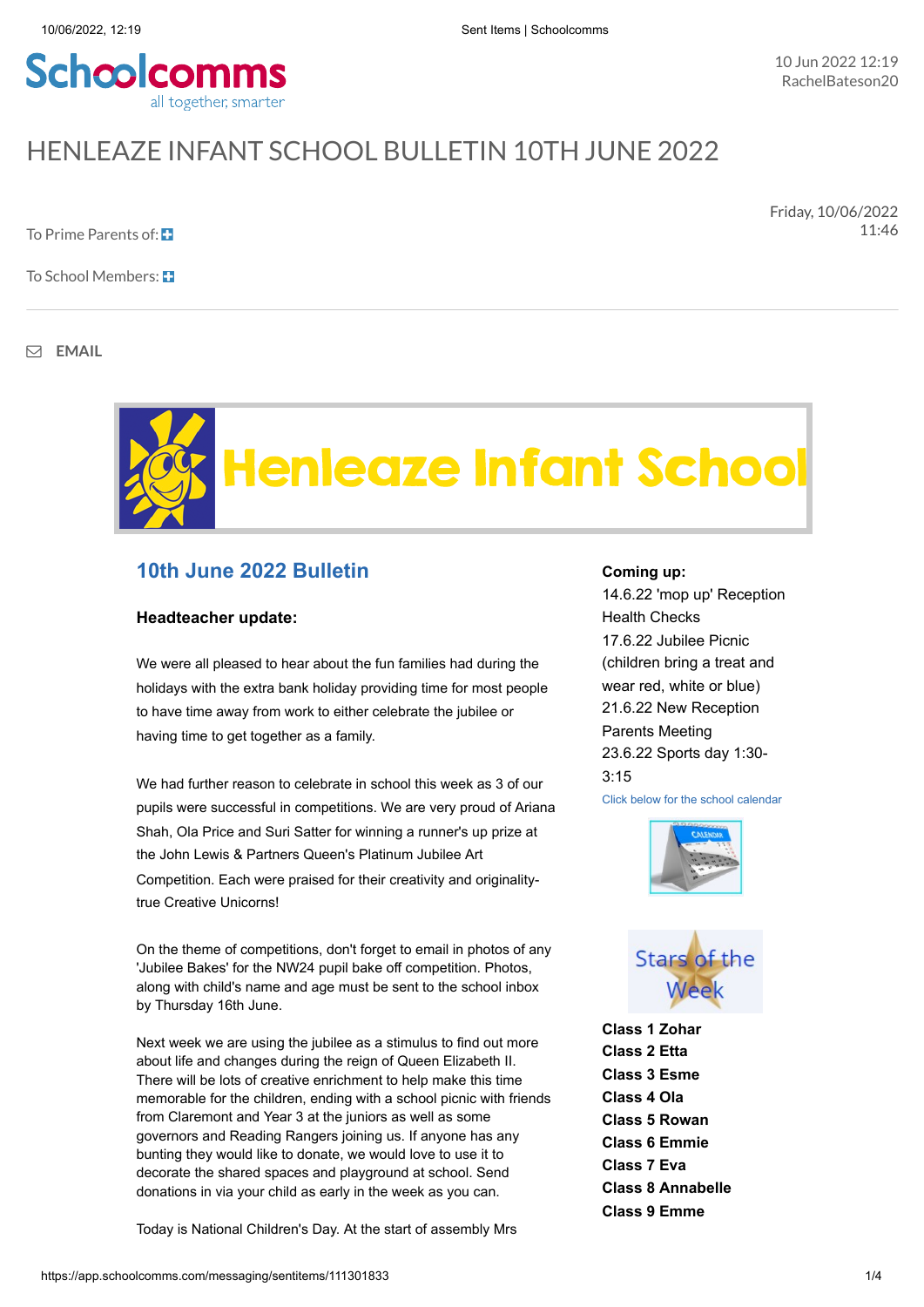#### 10/06/2022, 12:19 Sent Items | Schoolcomms

Gibson talked to the children about the UN Rights of a Child, sharing examples of the right to play and the right to be heard. I have been speaking to representatives in each class this week to gain pupil voice in a survey about safeguarding in our school. Echoing parent view, 100% children say they agree or strongly agree that they feel happy and safe at school. The children (joined by Reception) also had an extended outdoor play this morning to emphasise their right to play and be healthy.

Finally, we are also thrilled with Year 1 and some Year 2 pupils who have been taking part in their statutory Phonics Screening assessment this week. After a busy bank holiday, the children rose to the occasion in reading their 'special booklet' of real and nonsense words. All demonstrated how much progress they have made in reading and phonics over the past 2 years in school with amazing decoding skills, despite the disruption of Covid. This is a result of the hard work of children, staff and parents and everyone should feel proud.

Have a good weekend.

Best Wishes

Gemma Fricker

Photos and information about what has been happening in classes, the learning plans as well as important messages from teachers are all found in the class blogs (click below)



#### **Curriculum Update: New Library Stock**

The children have really benefitted from weekly visits to our library to choose 'reading for pleasure' books to take home. Following on from our book corner updating, the library now has a range of new books linked to our different areas of study in our curriculum as well as some new authors. As well as 'topic-linked books, this year we have focused on increasing our stock of dual-language books in order to better represent the languages spoken by our families at home and supporting children to learn more about others by purchasing books that promote inclusion and equalities.

**Class of the Week: Class 6 for showing exemplary behaviour inside and outside of the classroom; particularly their great listening.**



**Congratulations everyone!**

**Community: Messy Church at St Peter's, The Drive, Henleaze BS9 4LD meets at 4.00pm on Sunday 19th June for familyfriendly worship, activities (outdoors, if weather permits) and tea at 5.00pm. All welcome**



#### **FHIS:**

Can you get involved with FHIS? Our PTA and events will look very different next year unless we find a chairperson. Ideally, the role is shared by two people. If you think you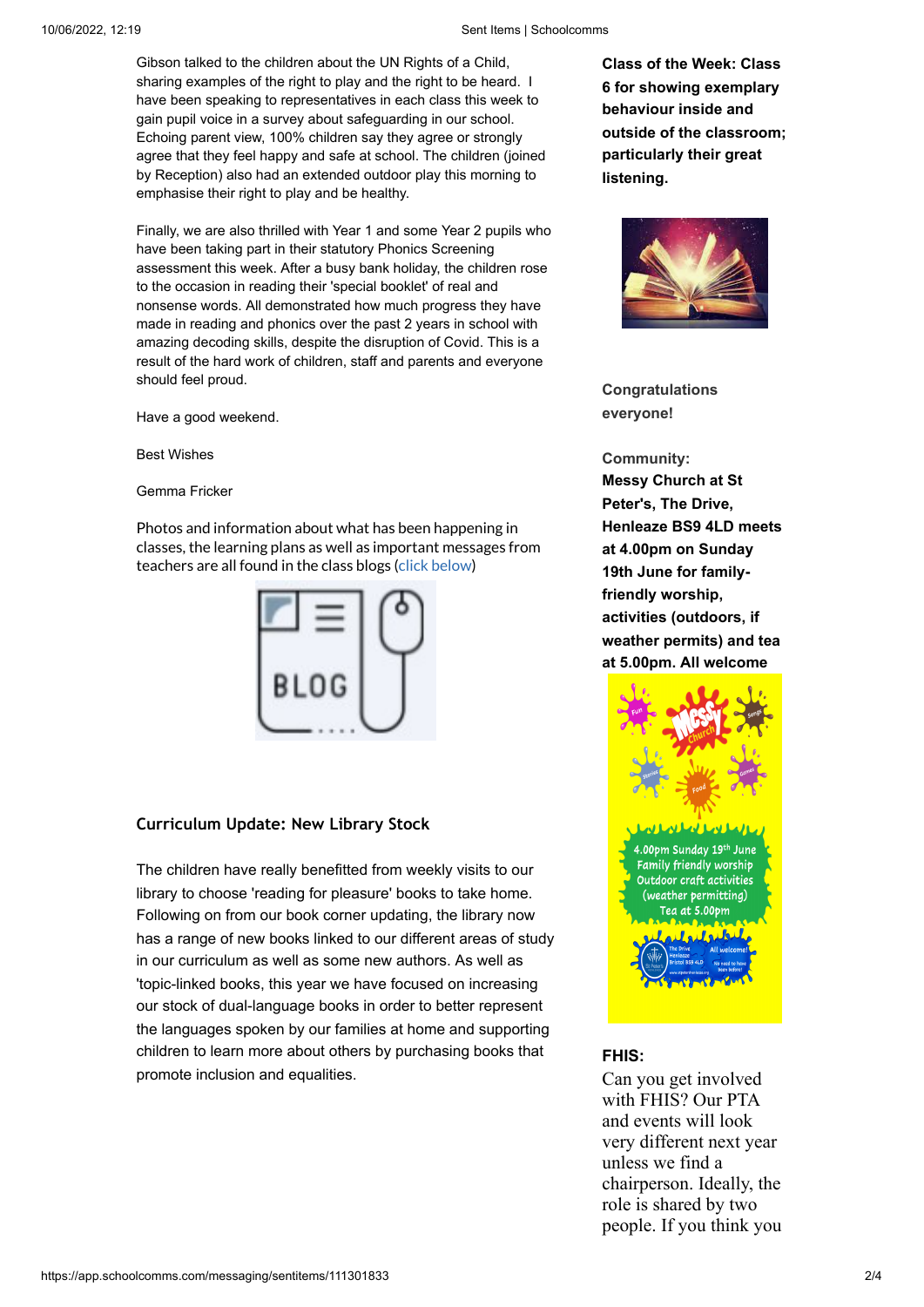10/06/2022, 12:19 Sent Items | Schoolcomms



### **Important Messages:**

Lost Property:

Only 1 week in and the lost property baskets are over flowing! If your child is missing uniform, a lunchboxes/water bottle, PE kit or coat, please check next week before FHIS empty the baskets to sell on Friday 17th June.

There will be an opportunity to buy second-hand uniform ready for next year from FHIS at an after school event on July 7th. Look out in future bulletins for details.

#### Covid Vaccinations:

Our local NHS vaccination team has asked us to share the following update about COVID-19 vaccinations for 5 to 11 year olds.

#### **COVID-19 vaccinations for healthy children aged 5 to 11**

COVID-19 vaccinations are available for all children aged 5 to 11 years at dedicated clinics across Bristol, North Somerset and South Gloucestershire. Children aged 5 to 11 are eligible for two doses of a lower (paediatric) version of the COVID-19 vaccine. The second dose of the vaccine is given 12 weeks after their first vaccine.

If your child has a confirmed or suspected COVID-19 infection, please wait 12 weeks from the start of their infection before they are vaccinated. If they catch COVID after their first vaccine, they should wait 12 weeks before having their second dose.

Children's clinics are being run by GPs, community pharmacies and the Vaccination Centre @ UWE Bristol. All our vaccination sites are working to make appointments convenient and welcoming for young children.

[Appointments can be booked online using the](https://urldefense.com/v3/__https:/www.nhs.uk/conditions/coronavirus-covid-19/coronavirus-vaccination/book-coronavirus-vaccination/__;!!KUxdu5-bBfnh!-KjV2f68MaoC33DyXtYhqOFCHgWK15u5B2opLAgNt_UNlTCjMHqmLPFZpczXrmDHKzPIrIPTKQrkgNB1R4kaGIEU6jcZMoQQnA$) National Booking Service or by calling 119. Some walk-in clinics are also available and details of these, along with information about all the vaccination options in our area, can be found at [www.grabajab.net.](https://urldefense.com/v3/__http:/www.grabajab.net__;!!KUxdu5-bBfnh!-KjV2f68MaoC33DyXtYhqOFCHgWK15u5B2opLAgNt_UNlTCjMHqmLPFZpczXrmDHKzPIrIPTKQrkgNB1R4kaGIEU6jdxEDthiQ$) More information about the vaccination and the effects of COVID-19 in young children can be found [here](https://urldefense.com/v3/__https:/www.gov.uk/government/publications/covid-19-vaccination-resources-for-children-aged-5-to-11-years__;!!KUxdu5-bBfnh!-KjV2f68MaoC33DyXtYhqOFCHgWK15u5B2opLAgNt_UNlTCjMHqmLPFZpczXrmDHKzPIrIPTKQrkgNB1R4kaGIEU6jd3mJTDXQ$).

To book breakfast club, after school club or sports enrichment click below. To see more enrichment

can volunteer little and often throughout the year please get in touch [\(fhisinfo@gmail.com](mailto:fhisinfo@gmail.com)). The role mainly involves being the point of contact between events teams and school as well as keeping an overview of all FHIS activities.

**Click below for more news on the FHIS webpage:**